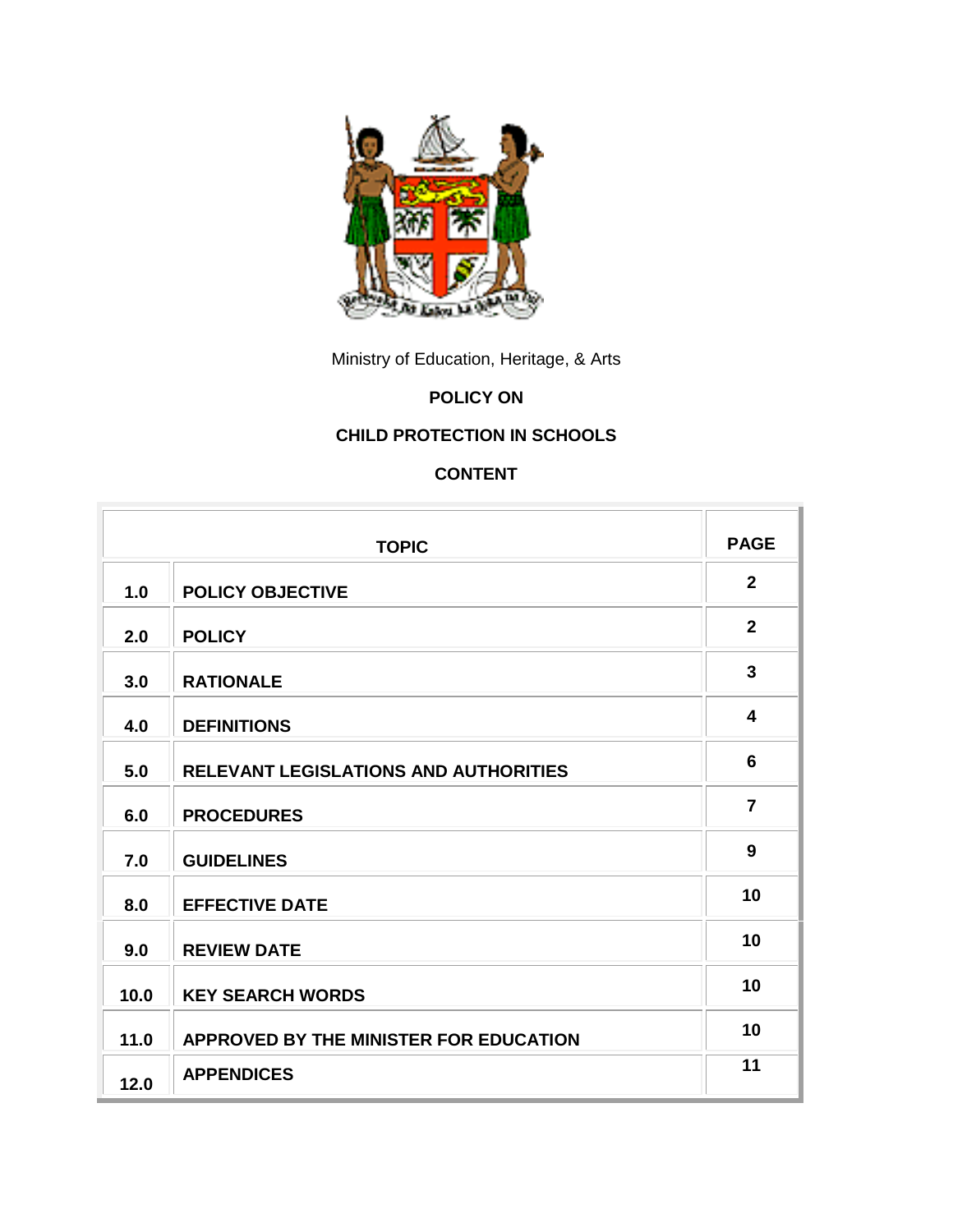# **1.0 POLICY OBJECTIVE**

This policy confirms the Ministry of Education, Heritage, & Arts (herein after abbreviated to MoEHA) zero tolerance on abuse, child labour trafficking, neglect and exploitation of children. It also provides a framework for the protection, identification, managing and reporting incidents of child abuse in schools, religious establishments, social centres and wherever organized educational programmes are conducted so that delivery of MoEHA mission is realized.

#### MoEHA Mission

*"…the provision of a holistic, inclusive, responsive and empowering education system that enables all children to realize their full potential, appreciate fully their inheritance, take pride in their national and cultural identity and contribute fully to sustainable national development"*.

This policy translates the mission as MoEHA's commitment to:

- a. the well-being, safety, respect and dignity of children
- b. the creation of a fun and safe learning environment for all children regardless of age, culture, ability, gender, language, ethnicity and religious belief
- c. take all rational steps to protect children from harm, bias and humiliating treatment
- d. respect their rights, wishes, sexual orientation and feelings
- e. ensure students are not discriminated against poor performance
- f. ensure all doubts and allegations of abuse will be dealt with in a timely and appropriate manner
- g. employ officers and teachers who are qualified, registered and suitable for their responsibilities
- h. engage children and parents in making schools a safe place for children
- i. assist individual schools in developing and enforcing their own child protection policy

# **2.0 POLICY**

- 2.1 MoEHA and schools shall take all appropriate measures to protect children from all forms of abuse, neglect and exploitation.
- 2.2 All schools in consultation with all stakeholders shall develop, implement and monitor their child protection policy aligned to this policy.
- 2.3 MoEHA and schools shall seek children's inputs when formulating and developing the child protection policy in line with the United Nations Convention on the Rights of the Child (UNCRC).
- 2.4 Adherence to the contents of this policy shall be monitored by the Human Resources Management Unit of MoEHA.
- 2.5 All students' records relating to this policy shall be kept in strict confidence.
- 2.6 No person shall be appointed to work as a Child Protection Officer in any school unless s/he has a valid registration with the Fiji Teacher Registration Board.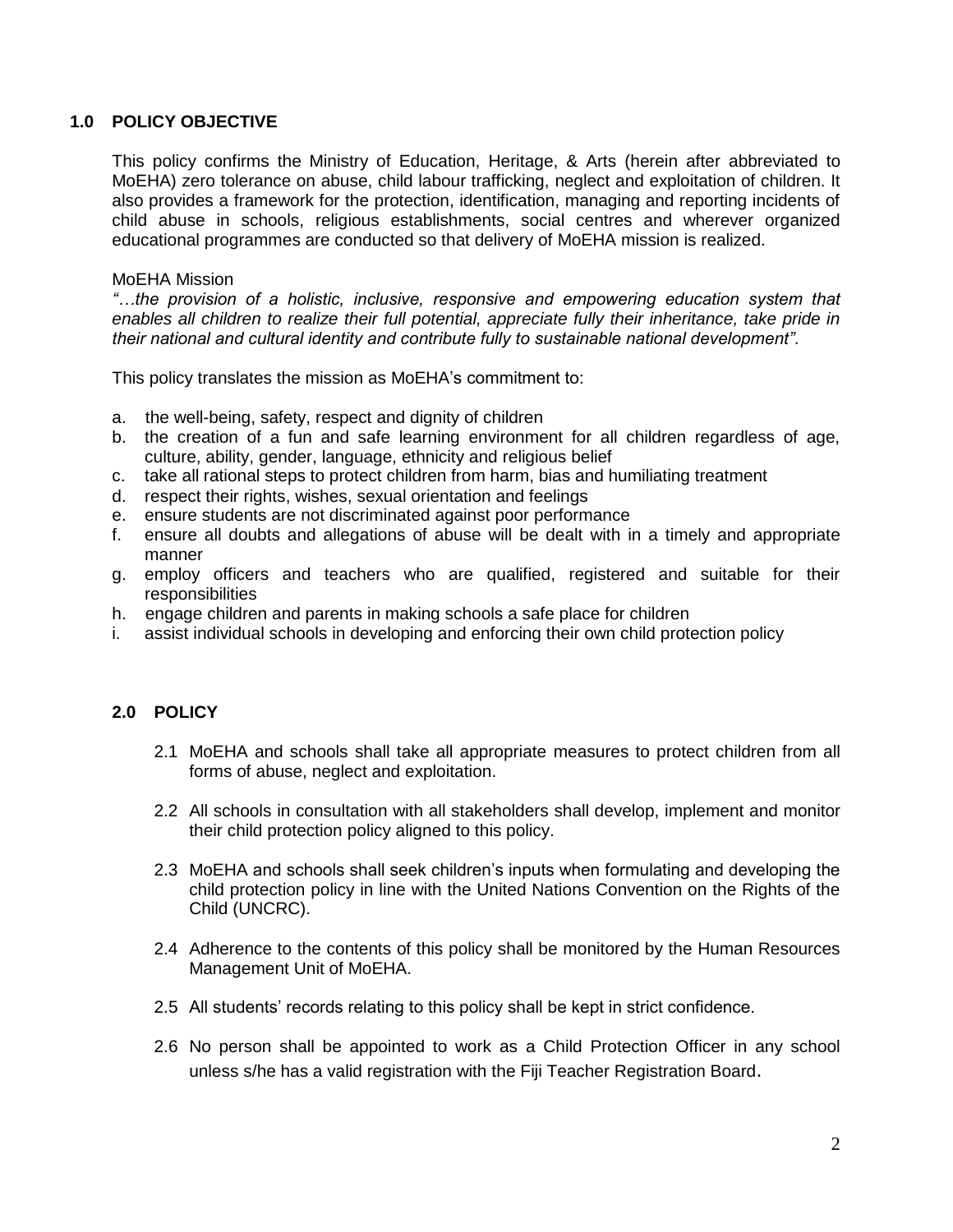- 2.7 A school Child Protection Officer [herein after referred to as CPO] shall be appointed who shall be the focal point of all investigations and all child protection issues in schools. Likewise, the 4 MoEHA Divisional offices shall appoint a CPO/Counsellor who shall be the officer in charge in the division of all child abuse investigations and reporting of cases to the relevant authorities.
- 2.8 MoEHA and schools shall have zero tolerance against child abuse perpetrators.
- 2.9 Costs involved in the implementation of this policy shall be borne by MoEHA and related stakeholders and donors. The MoEHA shall work in close consultation with relevant government stakeholders such as Department of Social Welfare [herein after referred to as DSW], Ministry of Health [herein after referred to as MoH], National Substances Abuse Advisory Council [herein after referred to as NSAAC], Ministry of Labour [herein after referred to as MoL] and the Fiji Police in reporting and identifying cases of child abuse, child labour, trafficking, neglect and exploitation.

# **3.0 RATIONALE**

Fiji ratified the United Nations Convention on the Rights of the Child in August, 1993. As a signatory, Fiji has an obligation to protect children against:

- a. All forms of physical or mental abuse (violence), neglect or negligent treatment, maltreatment or exploitation, including sexual abuse
- b. Torture or other cruel, inhuman or degrading treatment or punishment
- c. And promote their physical recovery, social reintegration and compensation in the event of any abuse or maltreatment.
- d. Any work that is detrimental to their health and physical development.

The MoEHA, as an agency of government and custodian of children's education is mandated under the Child Welfare Decree of 2010 with the responsibility of the protection of all children under its care from all forms of abuse wherever the government has pledged its support.

The Constitution of the Republic of Fiji, 2013, Chapter 2, Bill of Rights, section 41 – (1) (d) states that: *Every child has the right to be protected from abuse, neglect, harmful cultural practices, any forms of violence, inhumane treatment and punishment, and hazardous and exploitative labour.*

Furthermore, child abuse has risen rapidly in Fiji, not only in homes and on the streets but also in schools. Unfortunately, researches strongly suggest the degrading and long term effects of such abuse on the victims like; shock, fear, guilt, shame, depression and inability to trust others.

Besides, there is also the social shame attached to abuse. This intensifies and increases the traumatic experiences of the victims and it is exacerbated by the indifferent negative responses of those who should report the abuse or those to whom the report is entrusted.

At the MoEHA, all of its policies contain issues pertaining to child protection and enhancement of children's future. Firstly developed in 2010 and constantly reviewed every year, the Child Protection Policy will directly address protection, identification, managing and reporting incidents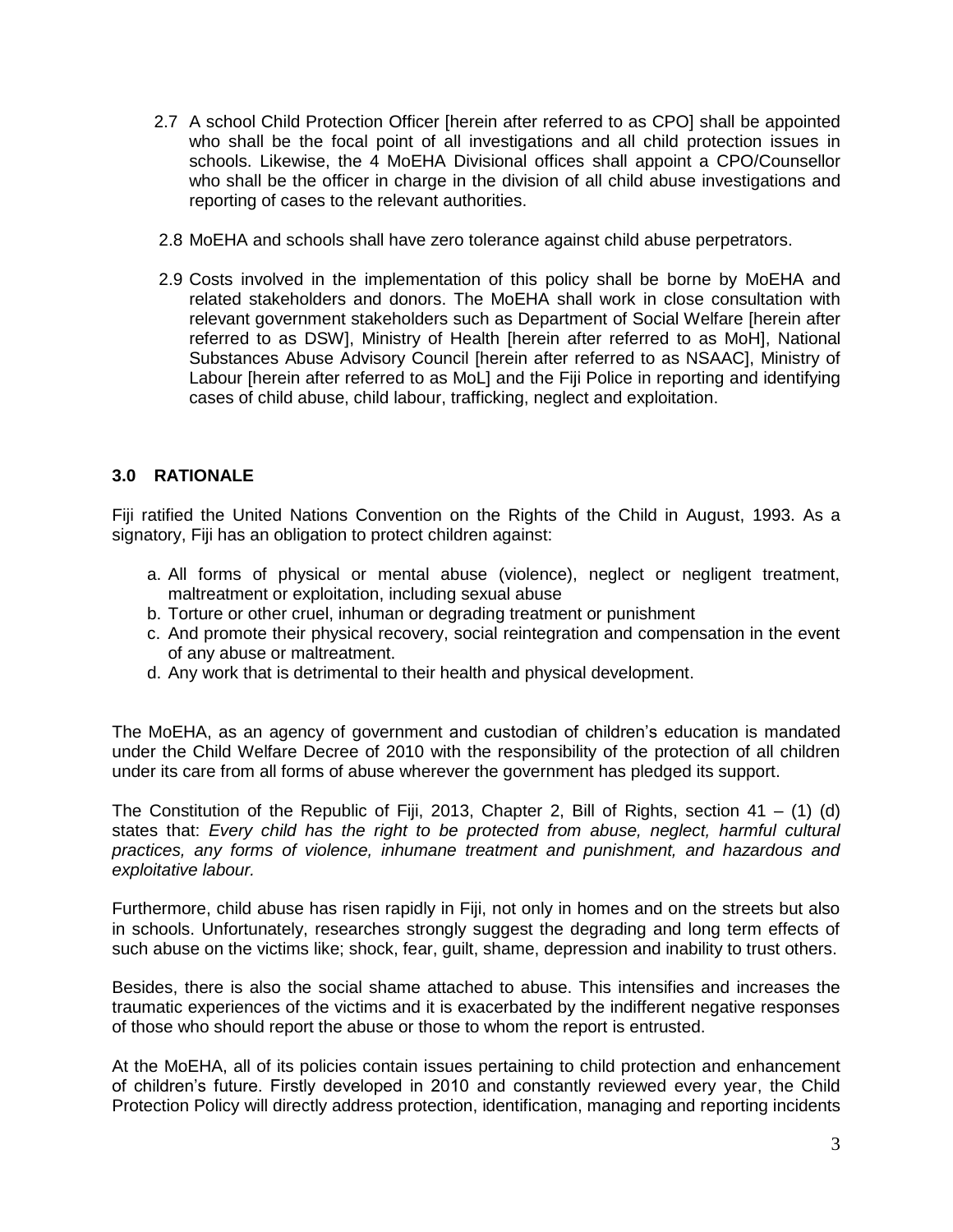of child abuse, child labour, trafficking, neglect and exploitation, so that wherever the MoEHA conducts its business, whether in the offices, schools or other teaching/learning environments, they should all be child friendly where safety, health and care of all students is promoted.

# **4.0 DEFINITIONS**

### **4.1 Bullying**

Bullying is defined as intentional hurtful behaviour, usually repeated over a period of time, where it is difficult for those bullied to defend themselves. The bullying may be physical or psychological and can use other means of communication including the internet and mobile phones. Bullying can be inflicted on a child by both men and women, as well as by young people themselves. The types of bullying include:

- a. Physical hitting, kicking, slapping, punching, use of objects.
- b. Verbal racist or homophobic remarks, name calling, threats
- c. Emotional tormenting, ridiculing, humiliating, ignoring, isolating from the group
- d. Sexual unwanted physical contact or abusive comments and gestures.
- e. Spiritual influencing/coercing the child to change his or her religion

#### **4.2 Child abuse**

It refers to all the direct or indirect abuse via omission or indifference against children whether bodily or emotionally.

# **4.3 Child(ren)**

A child is any person under the age of eighteen years. In this policy, a child(ren) refers to a student who attends a school which is registered under the MoEHA i.e kindergarten (Pre-school), primary,secondary,technical and vocational school. This also includes private schools.

#### **4.4 Child Labour**

Any paid work undertaken by children which includes work that is mentally, physically, socially or morally dangerous and harmful to children, interfering with their schooling by depriving them of an opportunity to attend school, obliging them to leave school prematurely or requiring them to attempt to combine school attendance with excessively long hours and heavy work.

# **4.5 Child Protection**

Is the term used to describe the responsibilities and activities undertaken to prevent or stop children being abused or maltreated.

#### **4.6 Child Protection Officer**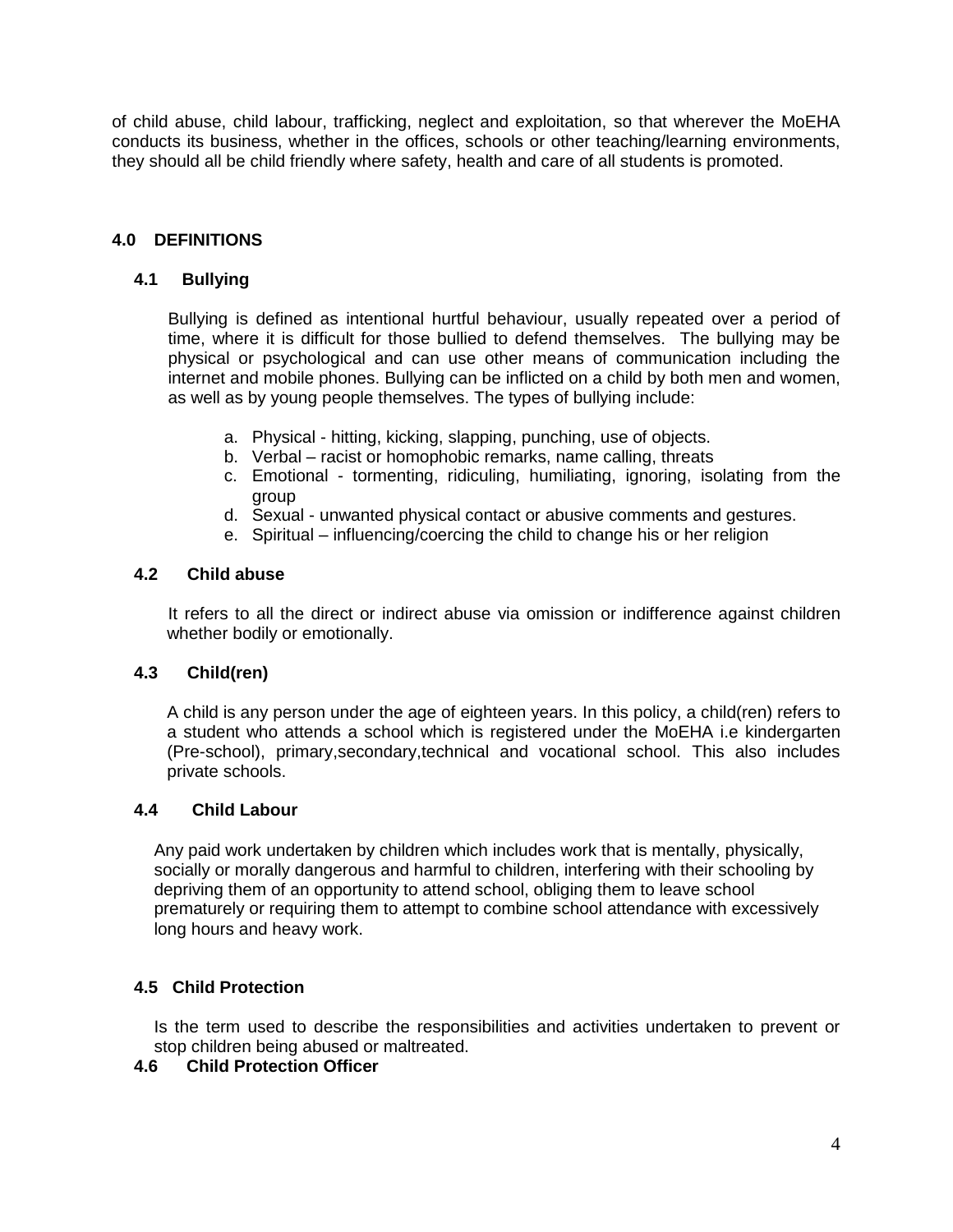A teacher/officer/counsellor selected in the school or divisional education office to be responsible for child protection issues.

# **4.7 Cyber Bullying**

Involves the use of information and communication technologies such as e-mail, text messages, instant messages, and web sites to engage in the bullying of other individuals or groups of people.

# **4.8 Emotional Abuse**

The continual emotional ill treatment of children that is likely to cause severe and lasting adverse effects on their emotional development.

# **4.9 Illicit drugs**

Illicit drugs are unlawful drugs listed in Schedule 1 of the Illicit Drugs Control Act 2004.

# **4.10 Neglect**

It is when an adult fails to meet a child's basic physical, educational, financial and or psychological needs, likely to result in serious impairment of the child's health and/or development.

# **4.11 Other means**

An e-mail/fax from the parent's last known address would be equal to a signed consent note. It shall include the student's full name, form or class and specific type of activity.

# **4.12 Perpetrator**

A person who initiates and is actively involved in child abuse.

# **4.13 Physical Abuse**

Where children are physically hurt or injured - hitting, pinching, spitting shaking, throwing, smacking, punching, kicking, shoving, poisoning, burning, biting, scalding, suffocating, and drowning.

# **4.14 Psychological Abuse**

Any form of abuse that may result in psychological trauma. Also referred to as emotional or mental abuse.

# **4.15 Sexual Abuse**

Refers to any inappropriate sexual touch, comment or gestures that may offend a person e.g. rape, showing or touching private parts, taking or showing nude pictures or inserting objects into private parts, etc. (2009 Crimes Decree 78.2 Sub-section 1)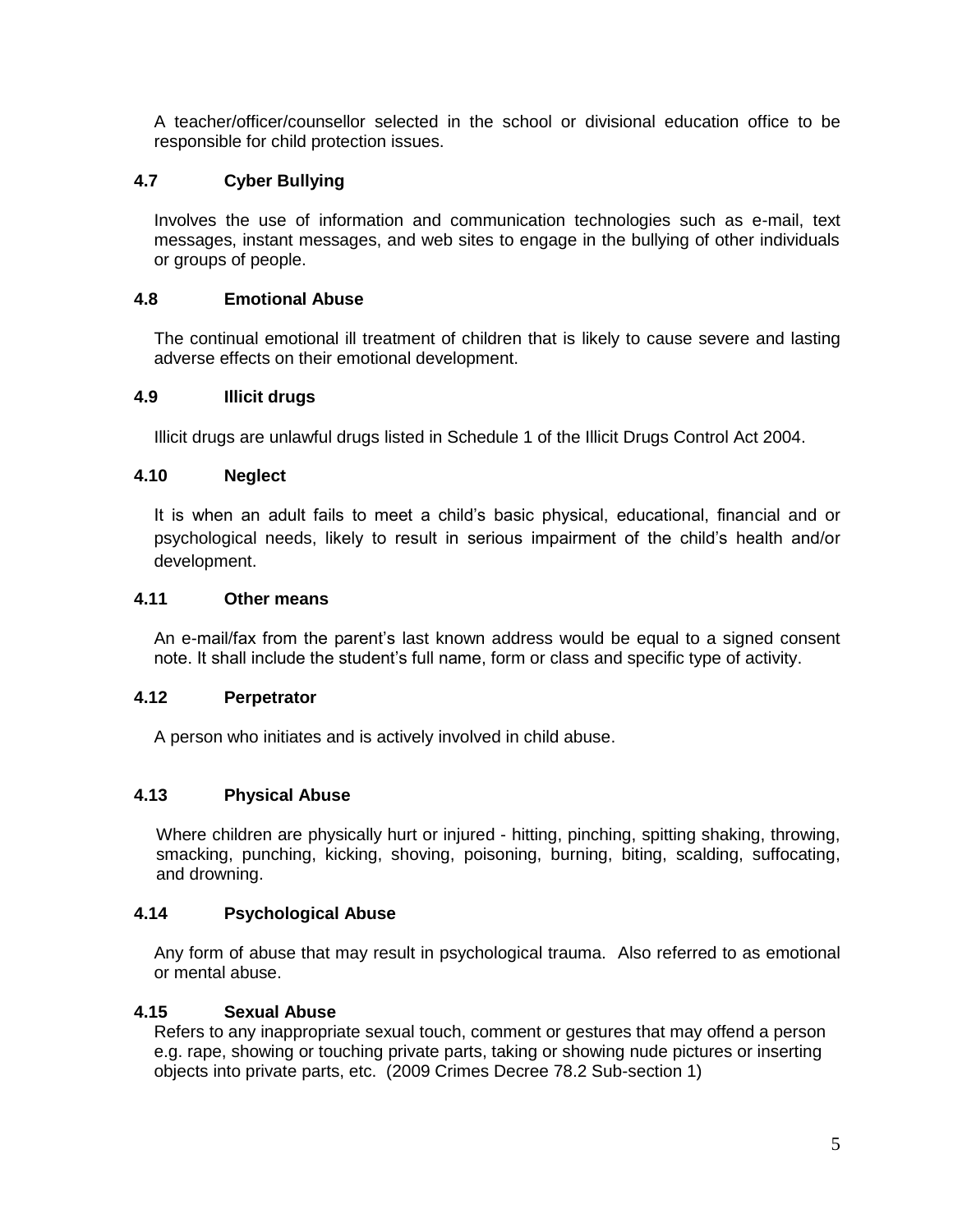# **4.16 School**

An institution which is registered with the MoEHA.

# **4.17 School Heads**

Refers to the Principal or Head Teacher.

# **4.18 Verbal Abuse**

Sarcastic and derogatory remarks put orally to children.

# **5.0 RELEVANT LEGISLATIONS AND AUTHORITIES**

- 5.1 The Constitution of the Republic of Fiji 2013 [Chapter 2, section 41 (1) (d)]
- 5.2 Adoption of Infant Act 1945
- 5.3 Child Welfare Decree 2010
- 5.4 Crimes Decree 2009
- 5.5 Convention on the Right of the Child (CRC) -1989
- 5.6 Domestic Violence Decree 2009
- 5.7 Education Act 1978
- 5.8 Education in Emergencies and School Safety Policy
- 5.9 Employment Relations Promulgation- 2007.
- 5.10 Fiji Education Management Information Policy -2013
- 5.11 HIV & AIDS Decree 2011
- 5.12 Illicit Drugs Control Act 2004
- 5.13 Juvenile Act (1974): Cap 56
- 5.14 Marriage (Amendment) Decree 2009
- 5.15 MoENHCA Behaviour Management Policy-2011
- 5.16 Schools Standard Monitoring and Inspectorate Policy 2013
- 5.17 MoENHCA Early Childhood Education Policy 2013
- 5.18 MoENHCA Customer Service Policy –2013
- 5.19 MoENHCA Drugs and Substance Abuse Policy 2012
- 5.20 MoENHCA Excursion Policy –2013
- 5.21 MoENHCA OHS Policy 2010
- 5.22 Policy on National Management of HIV & AIDS at MoEHA Fiji Schools -2013.
- 5.23 Policy in Effective Implementation of Inclusive Education in Fiji -2013.
- 5.24 NCBBF Fiji the State of the Nation and the Economy 2008
- 5.25 The Immigration Act 2003 under section 2 (1)
- 5.26 The Family Law Act (2003)
- 5.27 Universal Periodic Review (UPR) National Report Submitted in Accordance with Paragraph 15 (A) of the Annex to Human Rights Council Resolution 5/1 – 2010.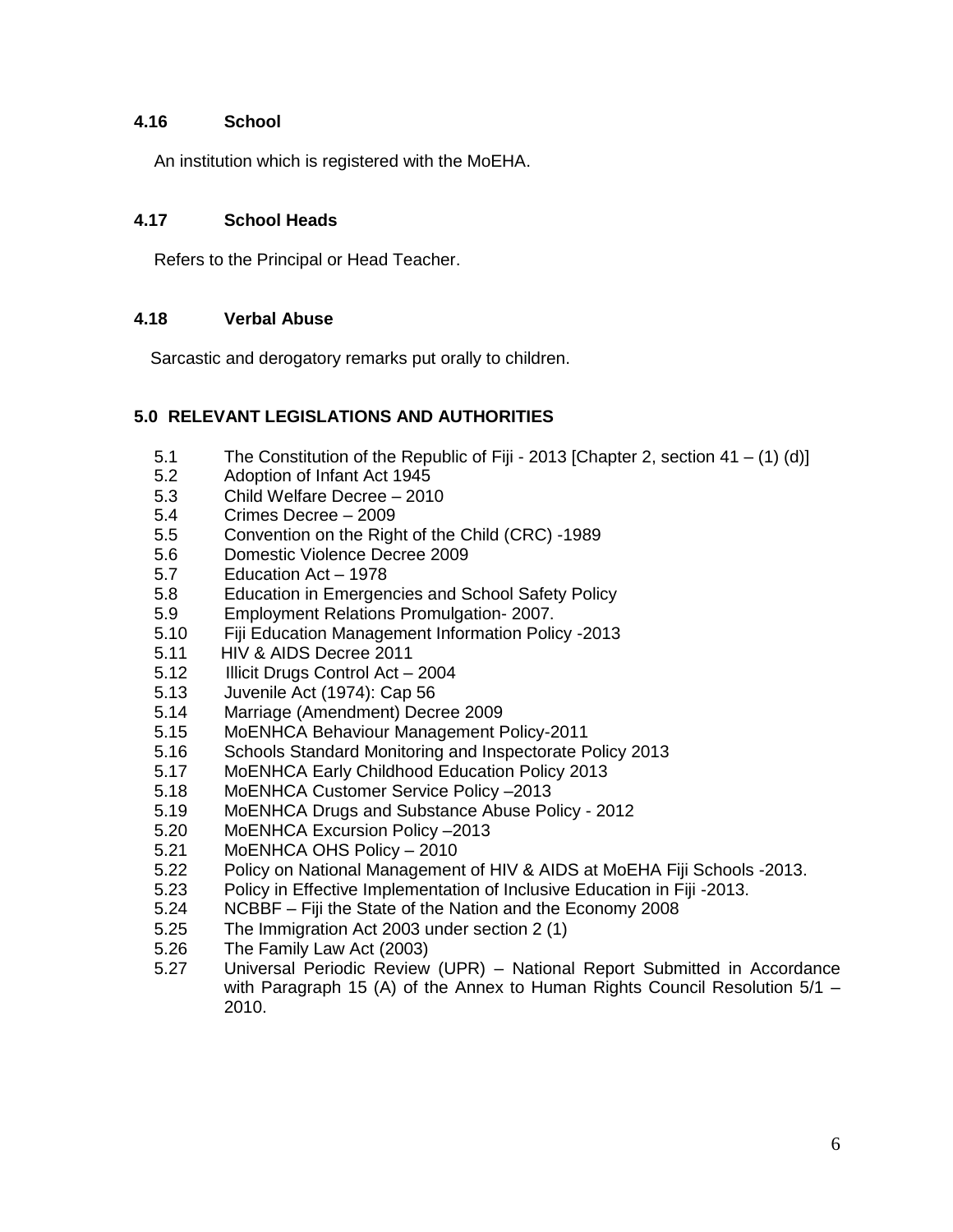# **6.0 PROCEDURES**

- 6.1 The MoEHA and schools shall ensure the existence and implementation of regulatory measures with financial implications and all forms of provisions to protect children from any form of abuse.
- 6.2 Legislative mechanisms pertaining to the protection of children against any form of abuse must be consistently reviewed and updated ensuring alignment to relevant existing national regulations.
- 6.3 All parents/guardians shall be advised of activities or events that may take students outside the school compound and sign a consent note pertinent to the precise activity or give written permission by other means.
- 6.4 Students who take undue sick leaves or appear to recurrently have days off for injuries or unexplained reasons shall have their reports sent to the School Heads for monitoring and intervention advice.
- 6.5 Students' personal information both written and visual and relating to this policy, shall be kept secure and confidential and made accessible only to the relevant and responsible officers.
- 6.6 All schools shall keep a personal case file for each student [Appendix 1].
- 6.7 The Permanent Secretary for Education (herein after referred to as PSE) upon receiving all the necessary documents regarding a child abuse allegation shall refer the case to the necessary authorities (DSW, Fiji Police, and MoH) as stipulated under the Child Welfare Decree 2010 for their intervention and s/he shall continuously request for their updates. The PSE similarly can act on recommendations and reports received from the above authorities.
- 6.8 If the offender who has been convicted by a Court of Law and sent to jail is a teacher or an employee of MoEHA, the Secretariat of the Disciplinary Staff Board with the approval of the PSE, agreed by the Minister shall inform the Public Service Disciplinary Tribunal (PSDT).
- 6.9 Schools in consultation with MoEHA shall develop and implement an instructional programme that will inform teachers, school officers and students. [Appendix 2]
- 6.10 All schools shall conduct professional development activities (PD) to up skill school administrators and teachers. [Appendix 3]
- 6.11 All school heads shall be responsible for all cases of abuse in the school. In the event that the school head is the accused or absent, then the assistants shall take responsibility and the District and Divisional Education office shall be informed who shall in turn inform the DSW. [Appendix 4]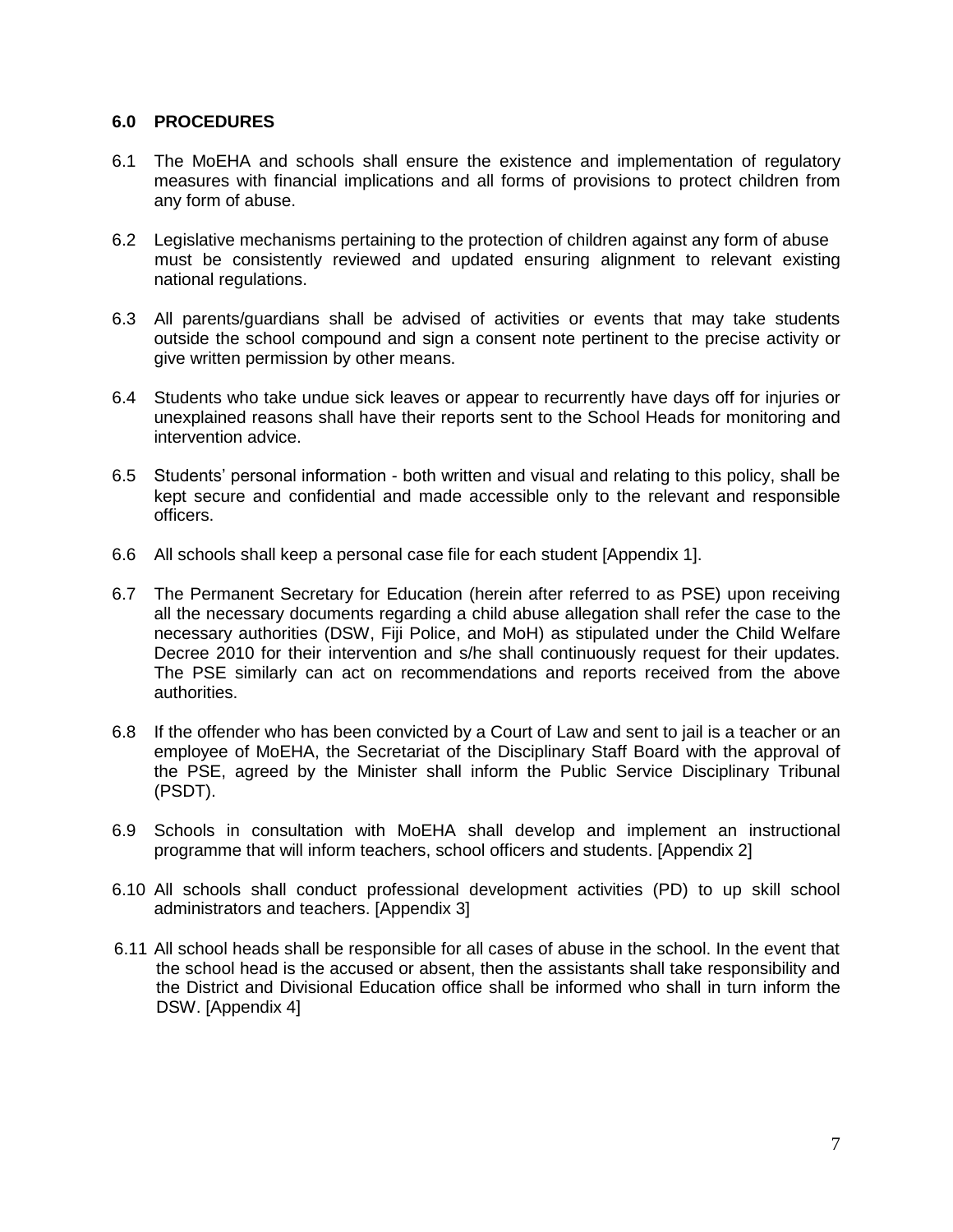#### 6.12 **Responding to Suspicions and Allegations**

#### 6.12.1 Receiving Evidence of Possible Abuse [Appendix 5]

Upon receiving reports of possible abuse, the receiving officer shall follow the procedures specified in the appendix. [Appendix 5]

6.12.2 Recording Information by the Child Protection Officer

To ensure that information is as helpful as possible, a detailed factual record should always be made at the time of the disclosure/concern. [Appendix 6]

#### 6.12.3 **Reporting the Concern**

All suspicions and allegations of Child abuse, child labour, trafficking, neglect and exploitation MUST be reported promptly to the CPO who shall investigate and direct all the findings to the school head who then shall inform the School Management and the CPO in the Education Offices within 2-3 days of the incident. The District or Divisional Education office shall be required to forward a copy to the HRM section of the MoEHA. Failure to report or misreporting with the intent of shielding an accused can result in disciplinary action instituted against the reporter as stipulated in the Child Welfare Decree of 2010.

- 6.12.3.1 If the school head is not available, the case should be referred to the vice principal/assistant head teacher, whichever is applicable.
- 6.12.3.2 In the absence of the school heads and assistants, the next most senior officer should be the receiving officer
- 6.12.3.3 Where there is a complaint against an officer of MoEHA, school teacher, employee or volunteer, there may be two types of investigation:
	- 6.12.3.3.1. Criminal in which case the police are immediately involved
	- 6.12.3.3.2 Disciplinary or misconduct in which case the school will be involved.

# **6.12.4 Confidentiality**

- 6.12.4.1 Every effort should be made to ensure that confidentiality is maintained for all concerned. Information should be handled and disseminated on a need to know basis only.
- 6.12.4.2 All information should be stored in a secure place with limited access to designated people.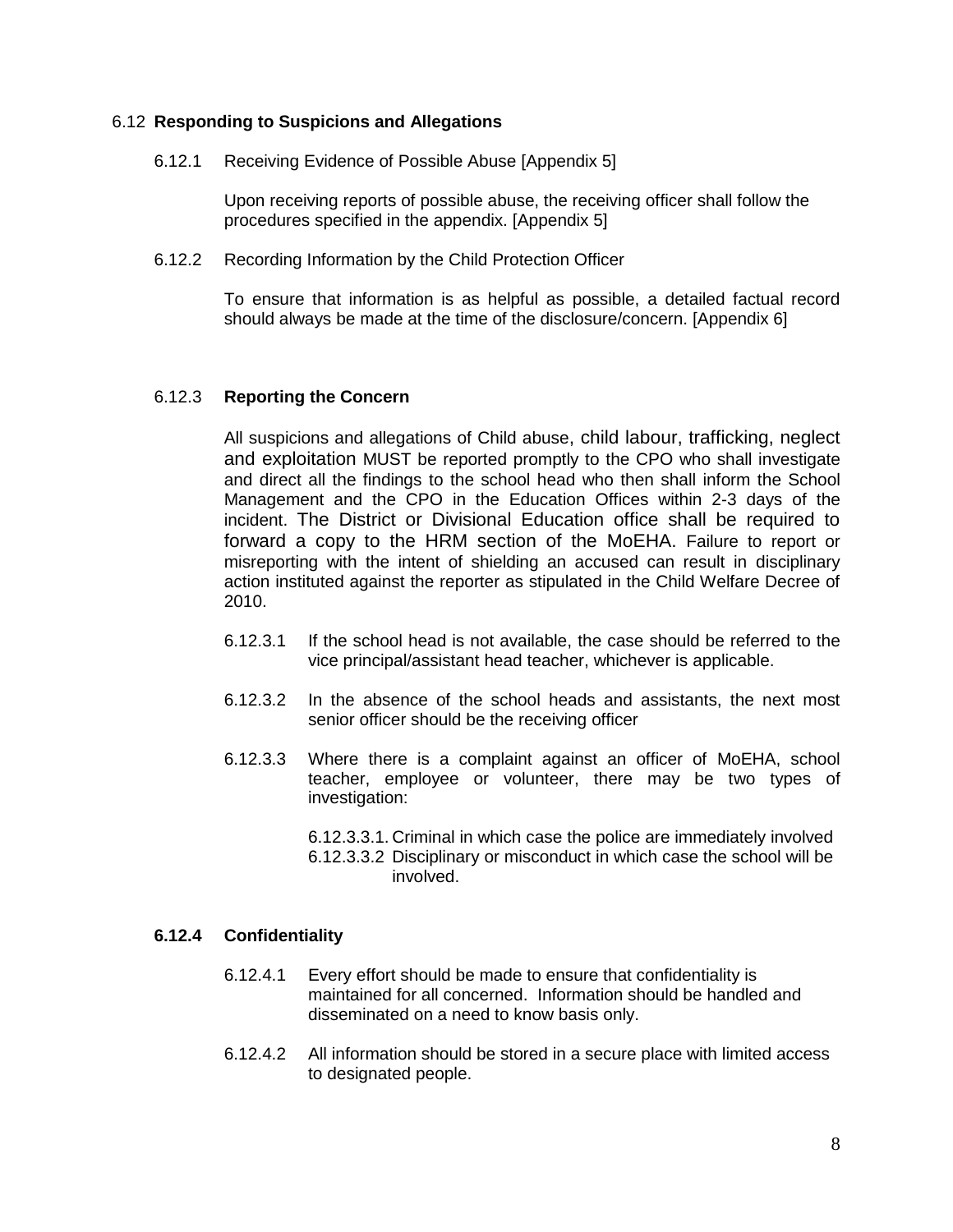# **6.12.5 Internal Inquiries and Suspension**

- 6.12.5.1 After consultation with MoEHA, the PSE will immediately suspend any individual accused of abuse pending further investigation.
- 6.12.5.2 Depending on the findings of the police inquiries, the MoEHA will assess all individual cases and make appropriate recommendations to PSE on the cause of actions to be instituted against the offender.

# **6.12.6 Recruiting and Selecting Personnel to work with Children**

All personnel recruited to work with children must undergo proper screening and induction according to MoEHA and TRB regulations. [Appendix 7]

# 6.13 **Application**

The duty to follow the Child Protection Procedures applies to:

- 6.13.1 All teaching staff of educational establishments
- 6.13.2 Advisory/support staff in educational establishments.
- 6.13.3 All contracted workers within educational establishments.
- 6.13.4 All education officers in the District and Divisional offices.

# **7.0 GUIDELINES**

# **7.1 Good Practice**

All personnel should adhere to the following principles and action of good practices in addressing child abuse incidents. [Appendix 8]

# **7.2 Indicators of Abuse**

Indications that a child is being abused may include one or more of the following [Appendix 9].

# **7.3 Appropriate use of child images and personal information**

Staff to be aware:

- 7.3.1 before photographing or filming a child, obtain consent from the child or a parent or guardian of the child and provide an explanation of how the photograph or film will be used
- 7.3.2 ensure photographs, films, videos and DVDs present children in a dignified and respectful manner. Children should be adequately clothed and not in poses that could be seen as sexually suggestive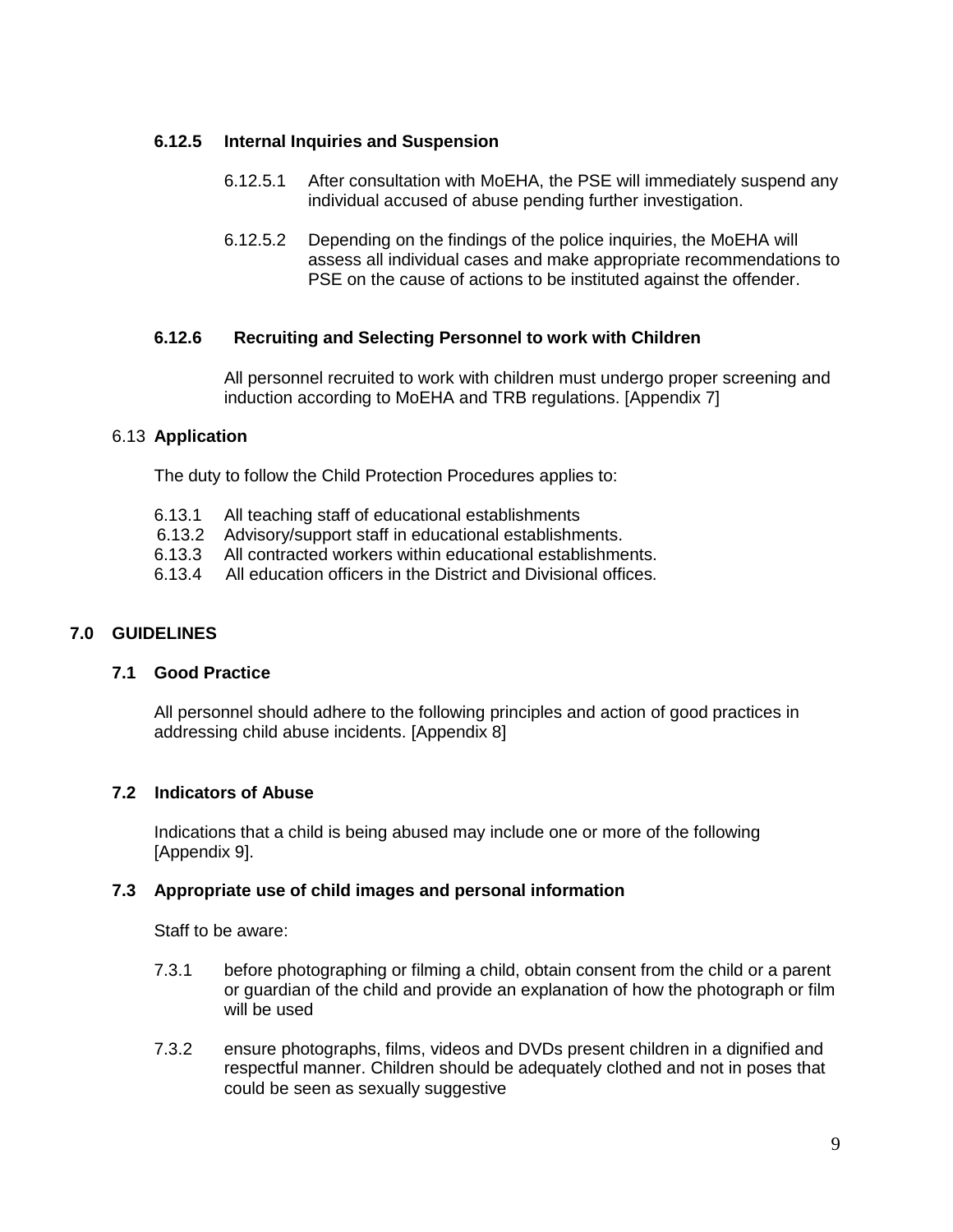- 7.3.3 ensure images are honest representations of the context and the facts
- 7.3.4 ensure file labels do not reveal identifying information about a child when sending images electronically
- 7.3.5 treat children's information with confidentiality and never provide a child's personal details to unauthorized person(s)

#### **7.4 Appropriate use of internal communication systems**

Staff must never use internal systems such as computers, mobile phones, or video and digital cameras inappropriately and never to exploit or harass children, or to access child pornography through any medium.

**8.0 EFFECTIVE DATE……………………………………20th January, 2015.**

**9.0 REVIEW DATE………………………………………...20th January, 2018.**

# **10.0 KEY SEARCH WORDS**

Abuse, Emotional Abuse, TRB, Physical Abuse, Sexual Abuse, Substance Abuse, Child labour.

**11.0 APPROVED BY THE HONOURABLE MINISTER FOR EDUCATION, HERITAGE & ARTS, DR. MAHENDRA REDDY.**

 $21/01/2015$ **Date Signature**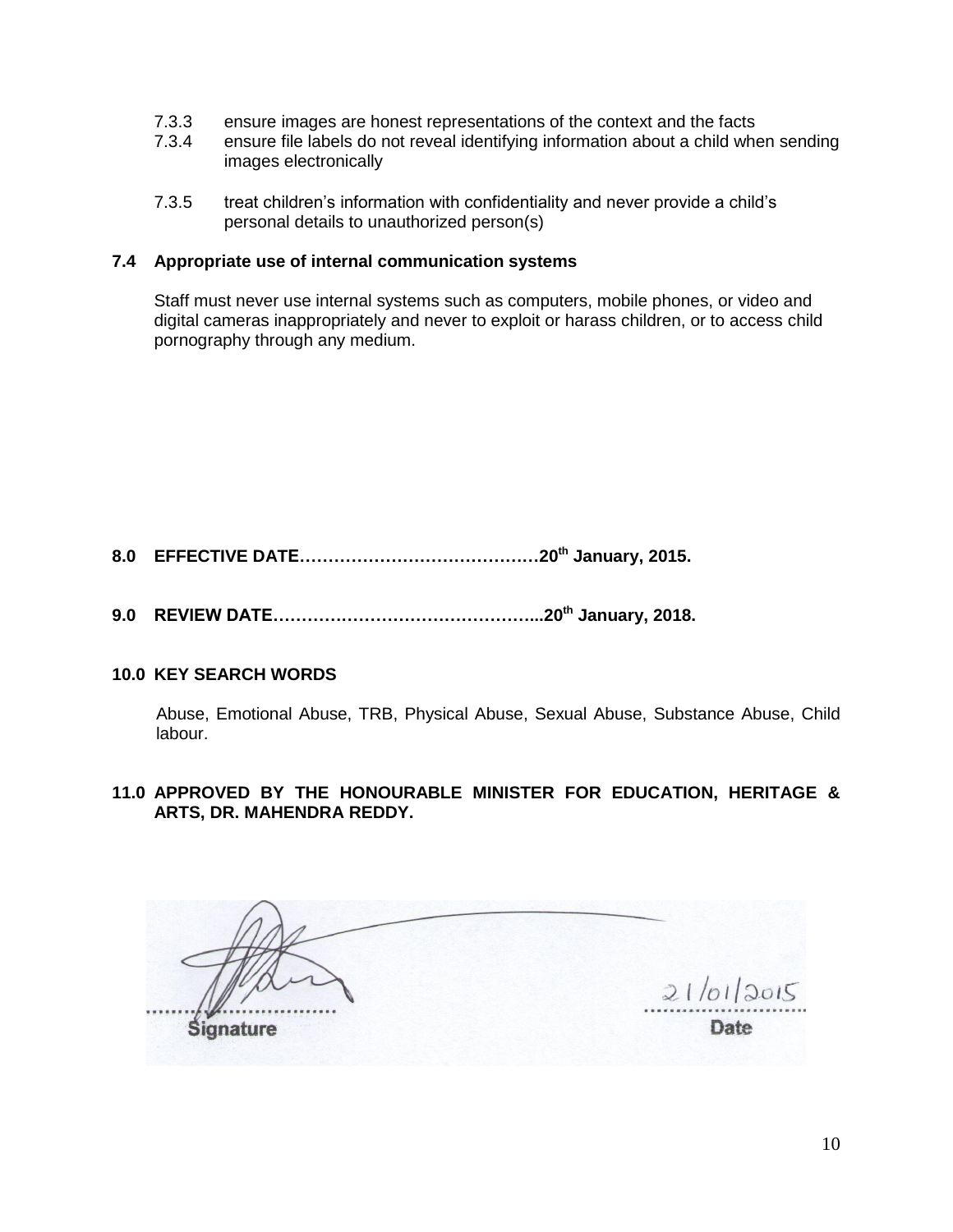# **STUDENT'S INFORMATION FILE**

The following are to be kept in the student's information file.

- 1. Bio data
- 2. Records of Abuse Cases
- 3. Screened statements on behavior, attitude and academic performance from previous and current teachers

*Note: Include positive incidences/activities as well*

- 4. Statements from peers
- 5. Family history:
	- a. Medical history
	- b. Disciplinary & Behavioral Records
	- c. Socio-Economical Status
- 6. Academic records
- 7. 3 Passport photos of student
- 8. An undertaking, both signed by the parents and the child to uphold the schools code of ethics, rules and conduct. This shall warrant positive reinforcement and counseling by parents, should the child fail to adhere to the school code of ethics/rules/conduct.
- $\triangleright$  Other relevant records may also be included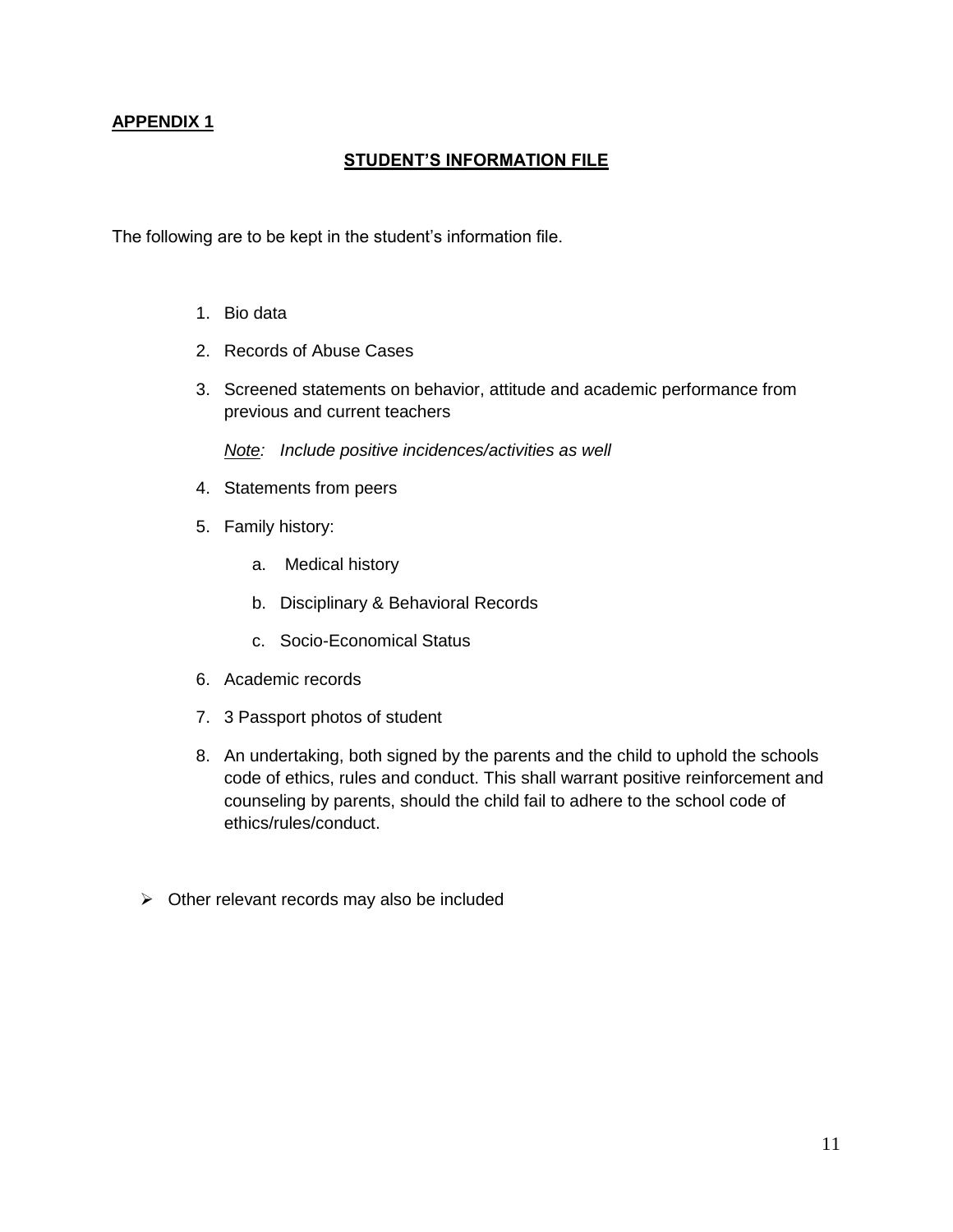# **INSTRUCTIONAL PROGRAMME**

Schools in consultation with MOEHA shall develop and implement an instructional programme that will inform teachers, school officials and students on:

- a) How to recognize factors that may cause people to abuse others such as:
	- 1. revenge
	- 2. retaliation
	- 3. uncontrolled anger
	- 4. lack of alternatives
	- 5. being prompted by actions of victims
- b) How one may protect oneself from perpetrating abuse like:
	- 1. anger management training
	- 2. de-stressing activities
	- 3. allowing a professional to handle the case
	- 4. referring the case to the school administrators/child protection officers
- c) What resources are available to assist an individual who does or may encounter an abuse situation? For example:
	- 1. police Officer
	- 2. counselor or any teacher the child can confide in
	- 3. spiritual leader
	- 4. medical officer
	- 5. village headman
	- 6. any other responsible person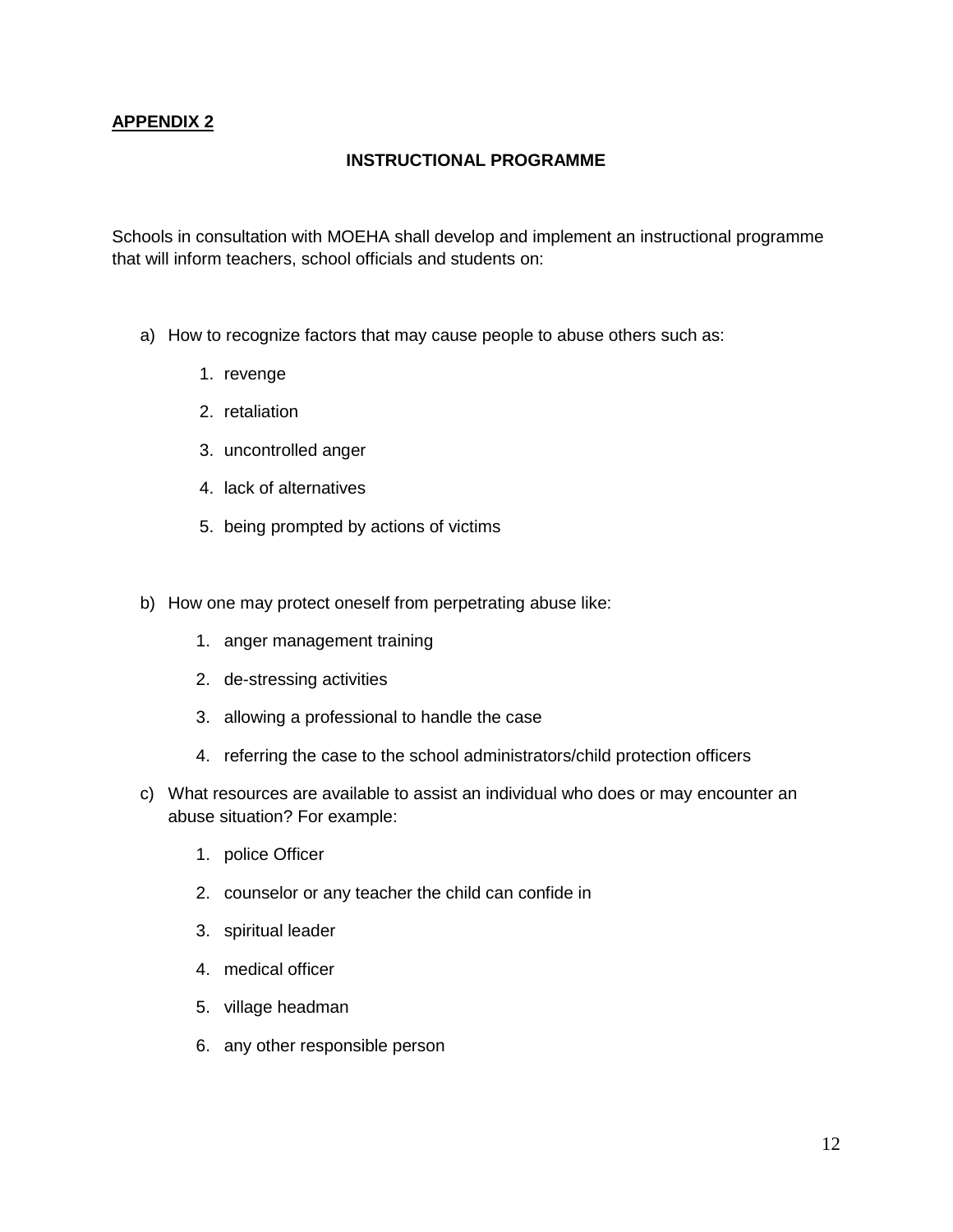# **EXAMPLES OF PROFESSIONAL DEVELOPMENT ACTIVITIES TO UP SKILL HEADS OF SCHOOLS AND TEACHERS**

- 1. Children's Rights
- 2. Child growth and development
- 3. Identification of child abuse and neglect
- 4. Effects of child abuse and neglect on child growth and development
- 5. Personal Safety as it relates to potential child abuse and neglect
- 6. Parenting skills
- 7. Life situations/Stressors which may lead to child maltreatment.
- 8. Substance abuse
- 9. Positive discipline methods
- 10. Effective communication with children
- 11. Basic Counselling skills
- $\triangleright$  Other PD may be included if deemed appropriate.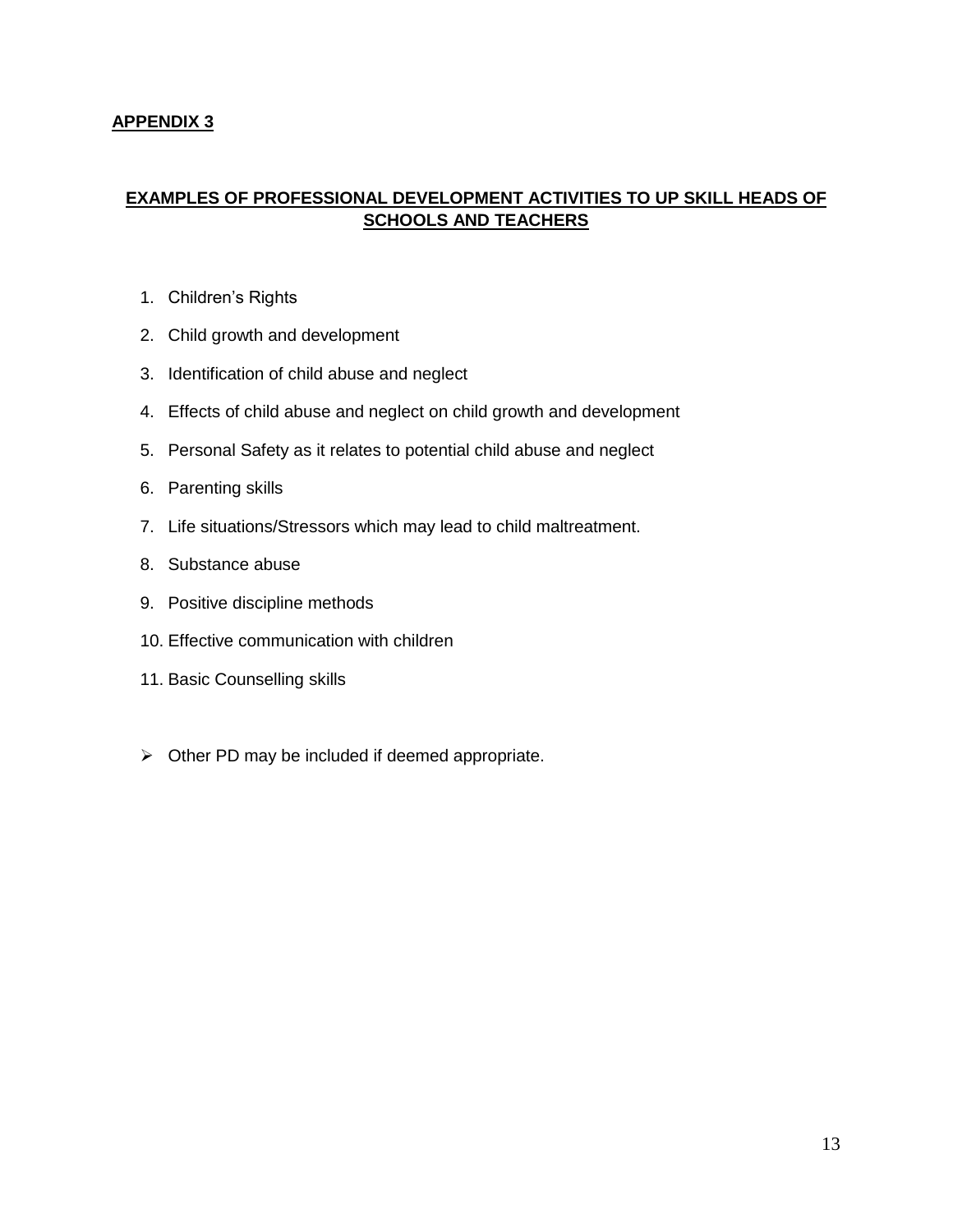# **DUTIES OF SCHOOL HEADS (OR VICE PRINCIPAL/ASSISTANT HEAD TEACHER IF THE SCHOOL HEAD IS THE ACCUSED**

- 1. Be responsible for all cases of abuse in school.
- 2. Provide the school staff with training in the identification of cases and child abuse disclosure.
- 3. Instruct Staff on the application of the procedures.
- 4. Provide prevention programme regarding child abuse.
- 5. Use his/her discretion in informing relevant officers within the district of serious child abuse cases. Confidentiality of the case must be observed.
- 6. Submit immediately to PSE all relevant information on the alleged child abuse case.
- 7. Select a Child Protection Officer for the school. If the school has a school counselor, than she/he becomes the Child Protection Officer.

# **The Child Protection Officer shall:**

- 1. Assist the school head in all child protection issues of the school
- 2. Keep and maintain a record of all child protection information of the school
- 3. Work with the District counselors at the District Education Office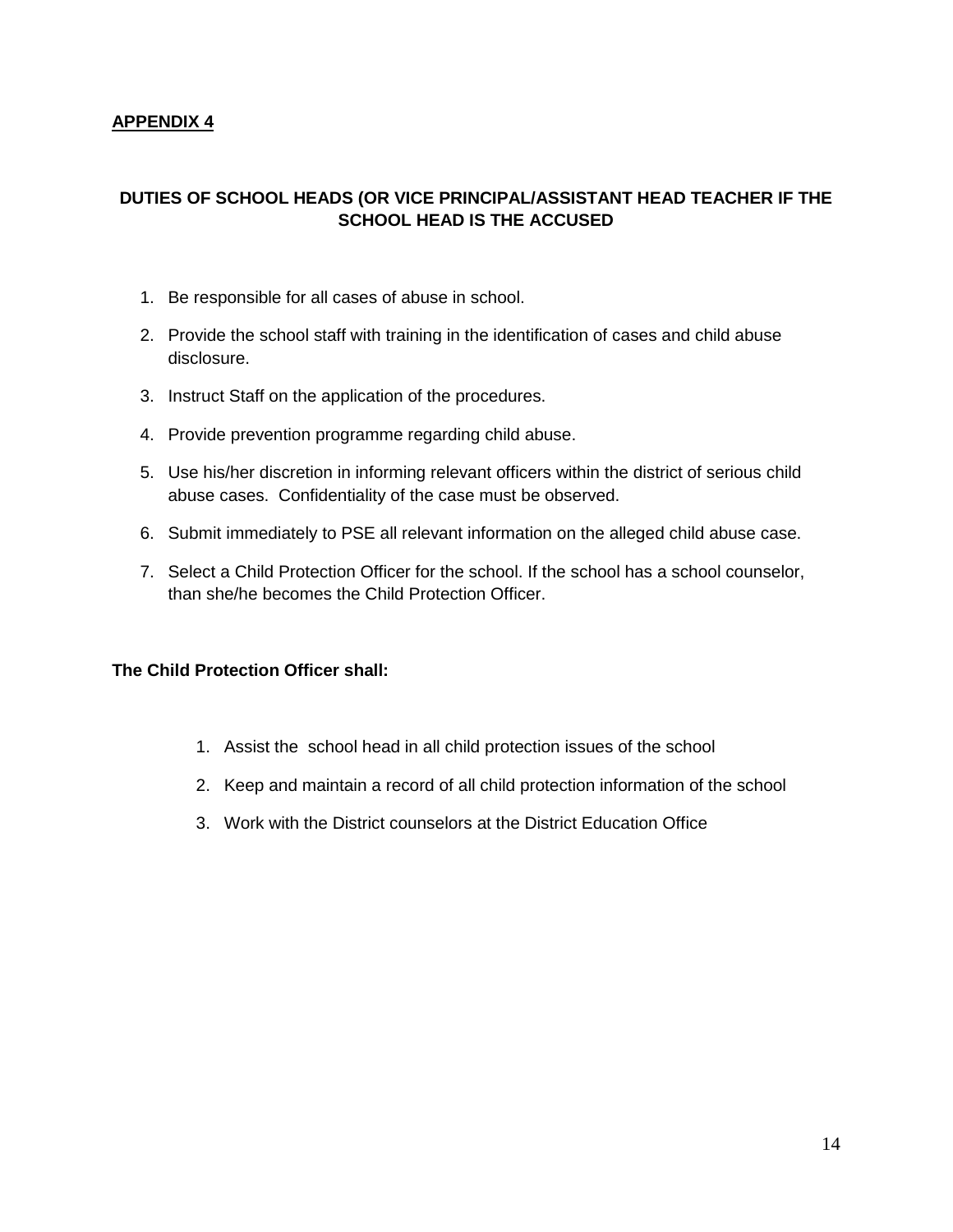#### **RECEIVING EVIDENCE OF POSSIBLE ABUSE**

If a child says or indicates that they are being abused, the receiving officer should:

- 1. Stay calm so as not to frighten the child
- 2. Reassure the child that they are not to blame and that it was right to tell
- 3. Listen to the child, showing that s/he is taking them seriously
- 4. Keep questions to a minimum so that there is a clear and accurate understanding of what has been said
- 5. Inform the child that s/he has to inform other people about what has happened to help stop the abuse continuing.
- 6. Ensure that safety of the child is paramount. Upon referral to doctors, the latter is to be made aware that this is a child protection issue
- 7. Record all information
- 8. Report the incident to the school's Child Protection Officer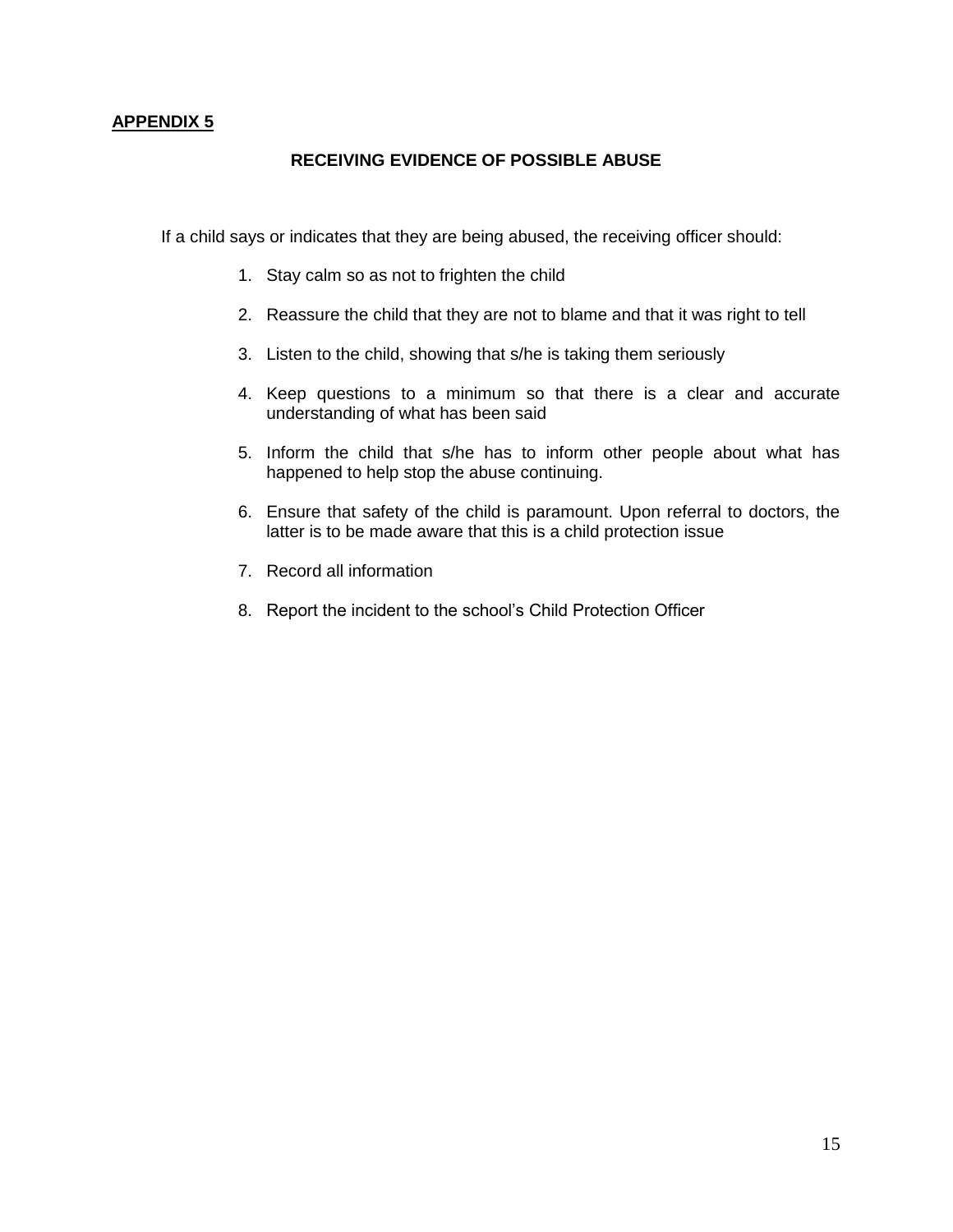# **CHILD PROTECTION OFFICER'S INFORMATION SHEET**

- 1. Personal Information
	- a. Name: \_\_\_\_\_\_\_\_\_\_\_\_\_\_\_\_\_\_\_\_ Name of Parent/Guardian:
	- b. Age:\_\_\_\_\_\_\_\_\_\_\_\_\_\_\_\_\_\_\_\_
	- c. Date of Birth:\_\_\_\_\_\_\_\_\_\_\_\_
	- d. Home Address:\_\_\_\_\_\_\_\_\_\_\_
	- e. Tel. No: \_\_\_\_\_\_\_\_\_\_\_\_\_\_\_\_\_\_
- 2. Date and Time of Incident:
- 3. Description of Incident:
- 4. Statement of Reporting Officer
- 5. Child's Statement:

#### 6. Suspected Perpetrator

- a. Name
- b. Ethnic group
- c. Any other relevant information
- 7. Have the parents been contacted?
	- a. Yes \_\_\_\_\_\_
	- b. No \_\_\_\_\_\_\_\_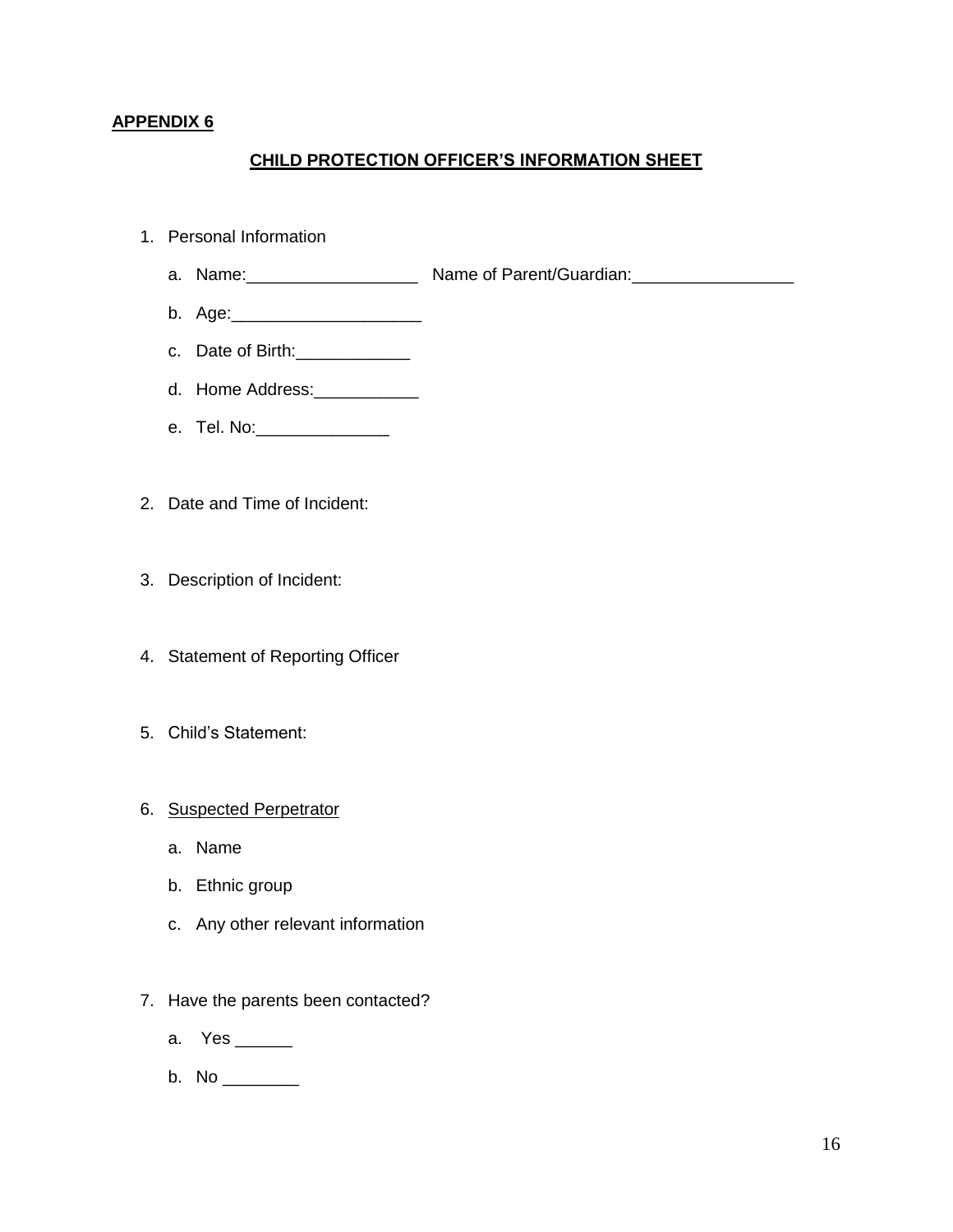# **RECRUITING AND SELECTING PERSONNEL TO WORK WITH CHILDREN**

#### 1. **Recruiting and Selecting Personnel to work with Children**

#### 1.1. **Controlling Access to Children**

All staff and volunteers who have access to children shall be registered under the TRB

# 1.2. **Interview and Induction**

All employees shall be required to undertake an interview carried out to acceptable protocol and recommendations. All employees should receive formal or informal induction during which:

- 1.3. A check should be made that the application form has been completed in full, including sections on criminal records and self disclosures
- 1.4. Their qualifications should be substantiated
- 1.5. The job requirements and responsibilities should be clarified
- 1.6. They should sign up to the Public Service Commission/MoEHA's Code of Ethics and Conduct
- 1.7. Child Protection Procedures are explained and training needs identified e.g. Child protection awareness and positive discipline training

# **2. Training**

In addition to pre-selection checks, the safeguarding process includes training after recruitment (organized by MoEHA) to help staff and volunteers to:

- 2.1. Analyse their own practice against what is deemed good practice.
- 2.2. Recognise their responsibilities and report any concerns about suspected abuse
- 2.3. Respond to concerns expressed by a child
- 2.4. Work safely and effectively with children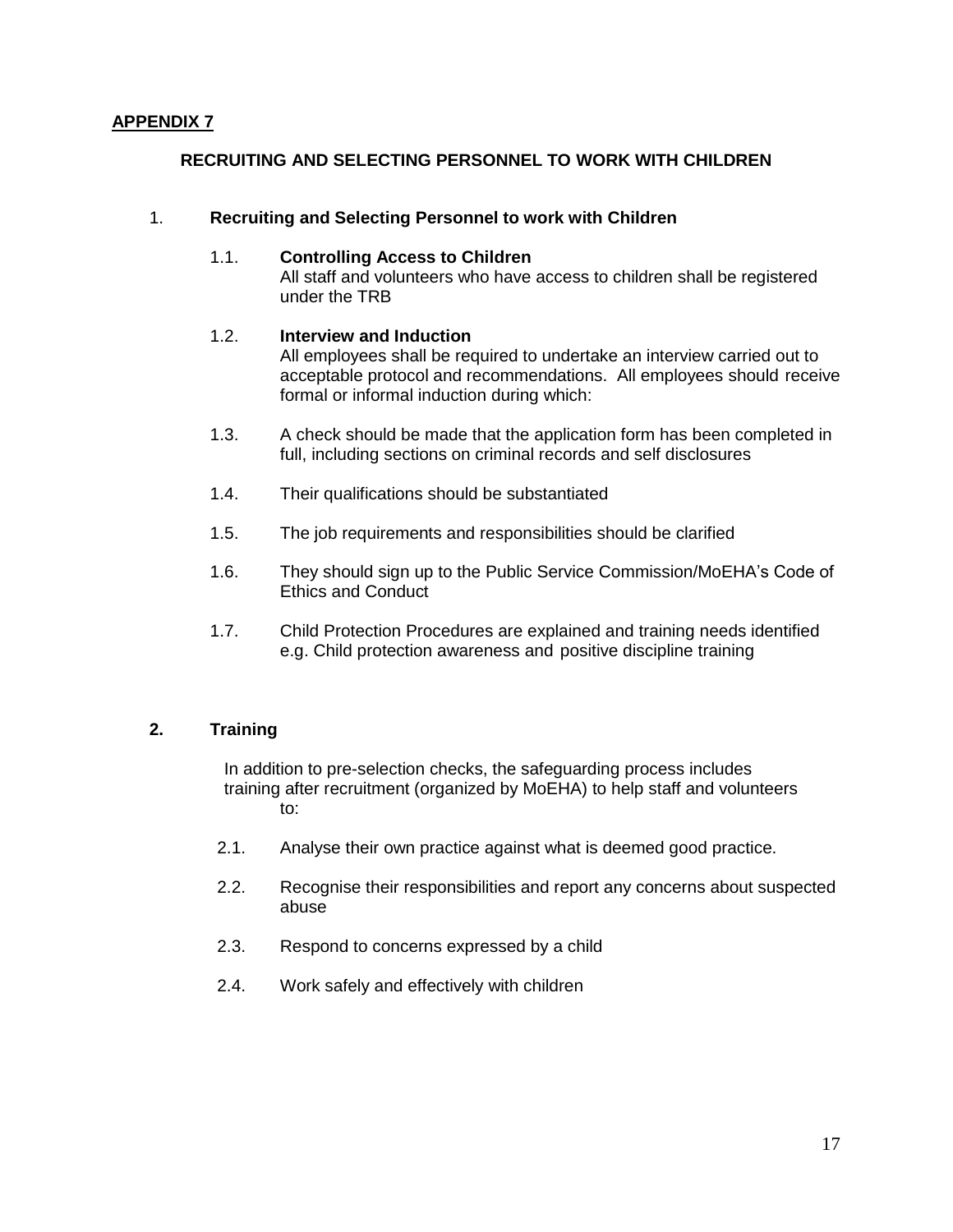#### **GOOD PRACTICE**

The following are good practices that need to be observed as much as possible:

- 1. always work in an open environment (e.g. avoiding private or unobserved situations and encouraging open communication with no secrets)
- 2. treat all children equally and with respect and dignity
- 3. always put the welfare of children first
- 4. maintain a safe and appropriate distance with children
- 5. avoid unnecessary physical contact with children
- 6. involve parents/guardians wherever possible
- 7. gain written parental consent for any significant travel arrangements e.g. overnight stays
- 8. ensure that at away events adults should not enter children's rooms or vice versa
- 9. be an excellent role model this includes not smoking or drinking alcohol in the company of children
- 10. always give enthusiastic and constructive feedback rather than negative criticism
- 11. recognize the developmental needs and capacity of children and do not sacrifice their welfare in a desire for club or personal achievements
- 12. secure written parental consent for the school to act on behalf of the parents, to give permission for the administration of emergency first aid or other medical treatment if the need arises
- 13. keep a written record of any injury that occurs, along with details of any treatment given
- 14. A written report should be made to a colleague and parents should any of the following occur whilst the child is in your care:
	- a. you accidentally hurt a child
	- b. the child seems distressed in any manner
	- c. the child appears to be sexually aroused by your actions
	- d. if the child misunderstands or misinterprets your actions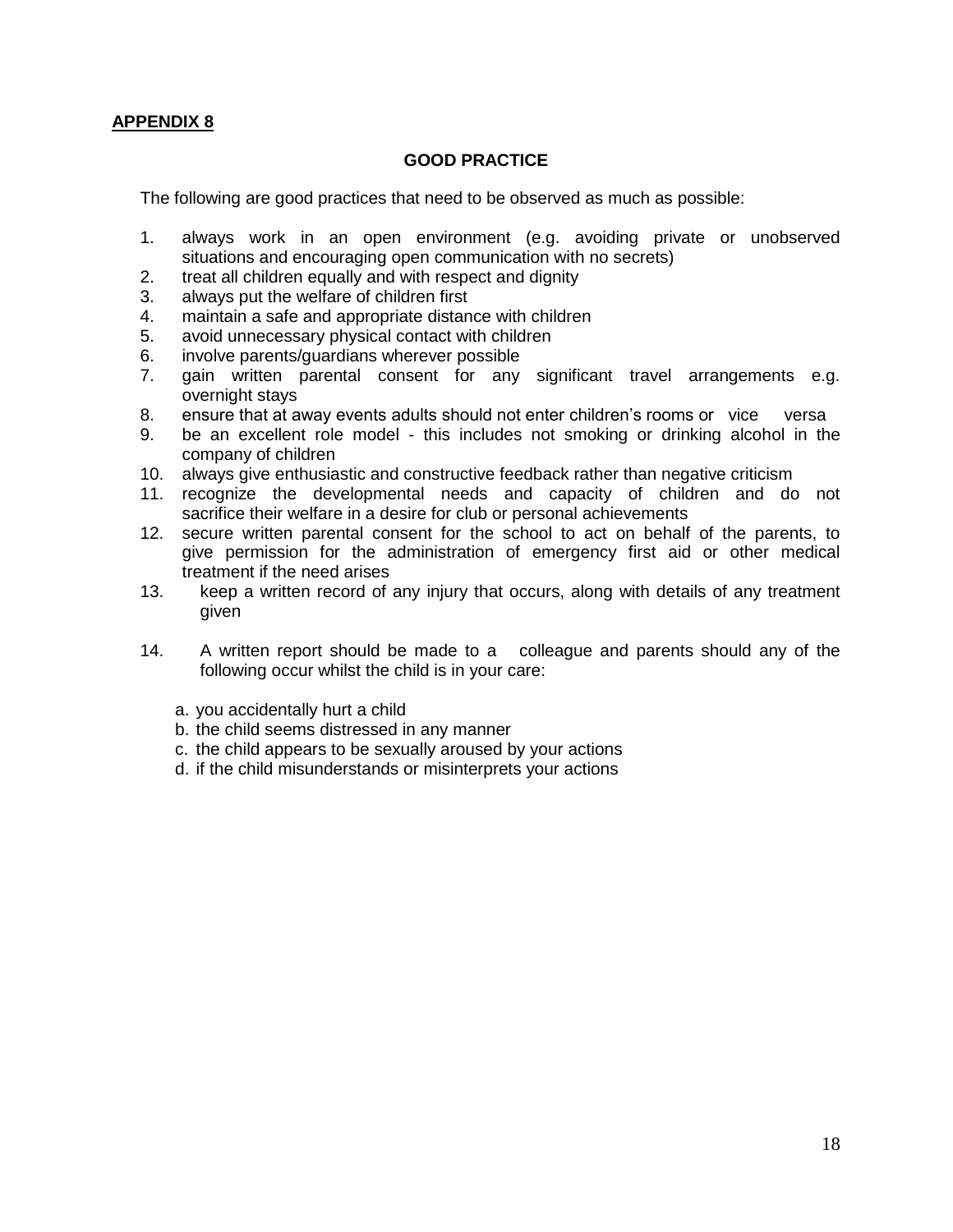# **INDICATORS OF ABUSE**

### **1. Physical Abuse**

- a. Physical Indicators:
	- 1. Unexplained bruises and welts
	- 2. In various stages of healing.<br>3. Regularly appearing after ab
	- Regularly appearing after absences, weekend, or vacation.
	- 4. Unexplained burns
- b. Behavioural Indicators:
	- 1. Wary of adult contacts.
	- 2. Apprehensive when other children cry.
	- 3. Behavioral extremes
	- 4. Frightened of parents.
	- 5. Afraid to go home.
	- 6. Reports injury caused by parents.

# **2. Emotional Abuse**

- a. Lags in physical development.
- b. Extreme behaviour disorder.
- c. Fearfulness of adults or authority figures.
- d. Revelations of highly inappropriate adult behavior, i.e., being enclosed in a dark closet, forced to drink or eat inedible items.

# **3. Physical Neglect**

- a. Physical Indicators:
	- 1. Consistent hunger, poor hygiene, inappropriate dress.
	- 2. Consistent lack of supervision, especially in dangerous activities or for long periods.
	- 3. Unattended physical problems or medical needs.
	- 4. Abandonment.
- b. Behavioural Indicators:
	- 1. Begging, stealing food.
	- 2. Extended stays at school (early arrival and late departure)
	- 3. Constant fatigue, listlessness or falling asleep in class
	- 4. Alcohol or drug use.
	- 5. Delinquency (i.e., thefts).
	- 6. States there is no caretaker.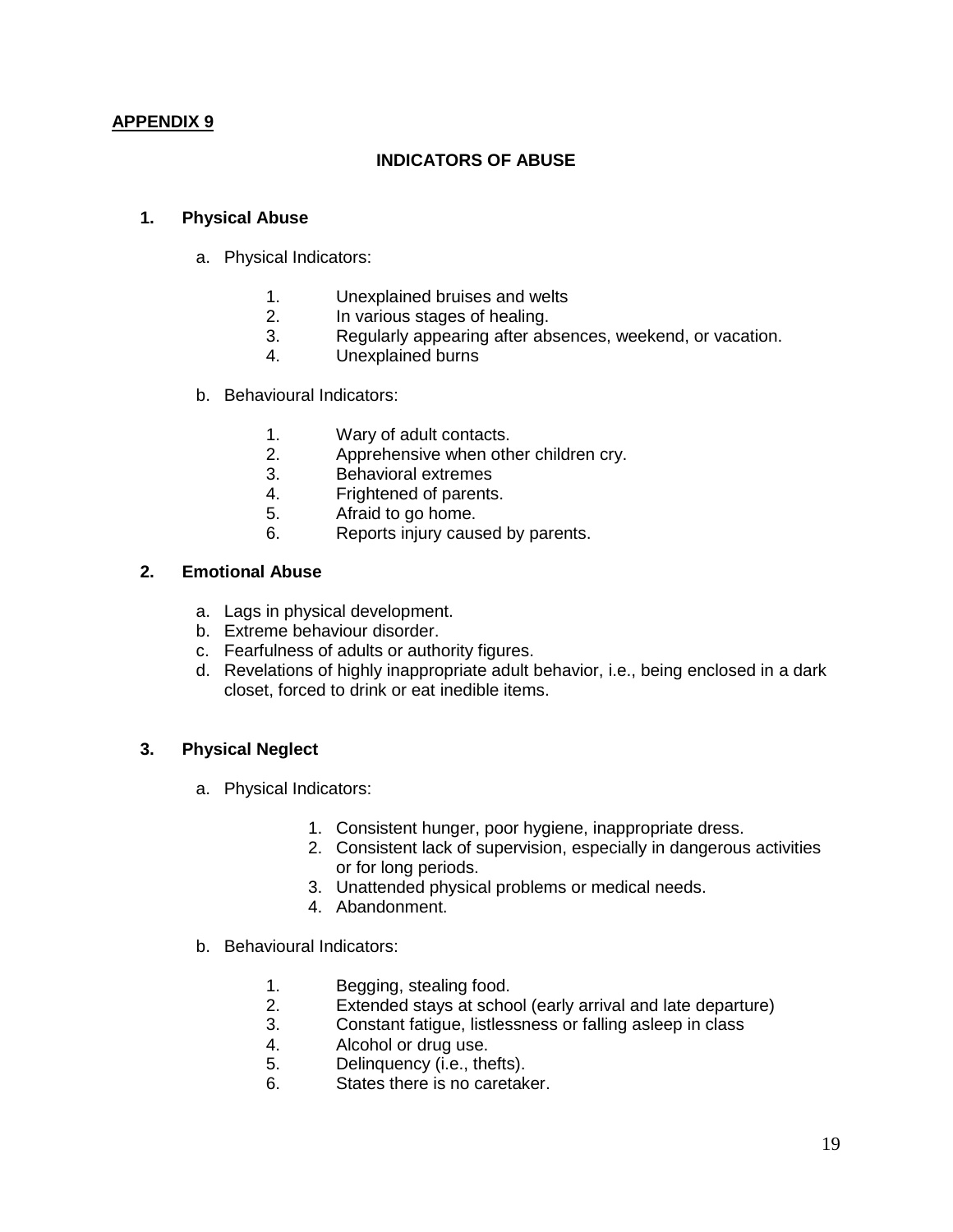# **4. Sexual Abuse**

- a. Physical Indicators:
	- 1. Difficulty in walking or sitting.
	- 2. Torn, stained or bloody underclothing.
	- 3. Pain or itching in the genital area
	- 4. Bruises or bleeding in external genitalia, vaginal or anal areas.
	- 5. Sexually Transmitted Infection, especially in pre-teens.
	- 6. Pregnancy.<br>7. Frequent bla
	- Frequent bladder infection in girls.
- b. Behavioural Indicators:
	- 1. Unwilling to change for gym or participate in physical education class.
	- 2. Withdrawal, fantasy or infantile behavior.
	- 3. Bizarre, sophisticated, or unusual sexual behavior or knowledge.
	- 4. Poor peer relationships.
	- 5. Delinquent or run-away.
	- 6. Reports sexual assault by caretaker.
- Note: It must be recognized that the above list is not exhaustive, but also that the presence of one or more of the indications is not proof that abuse is taking place. It is **NOT** the responsibility of those working in MoEHA and schools to decide that child abuse is occurring. It **IS** their responsibility to act on any concerns.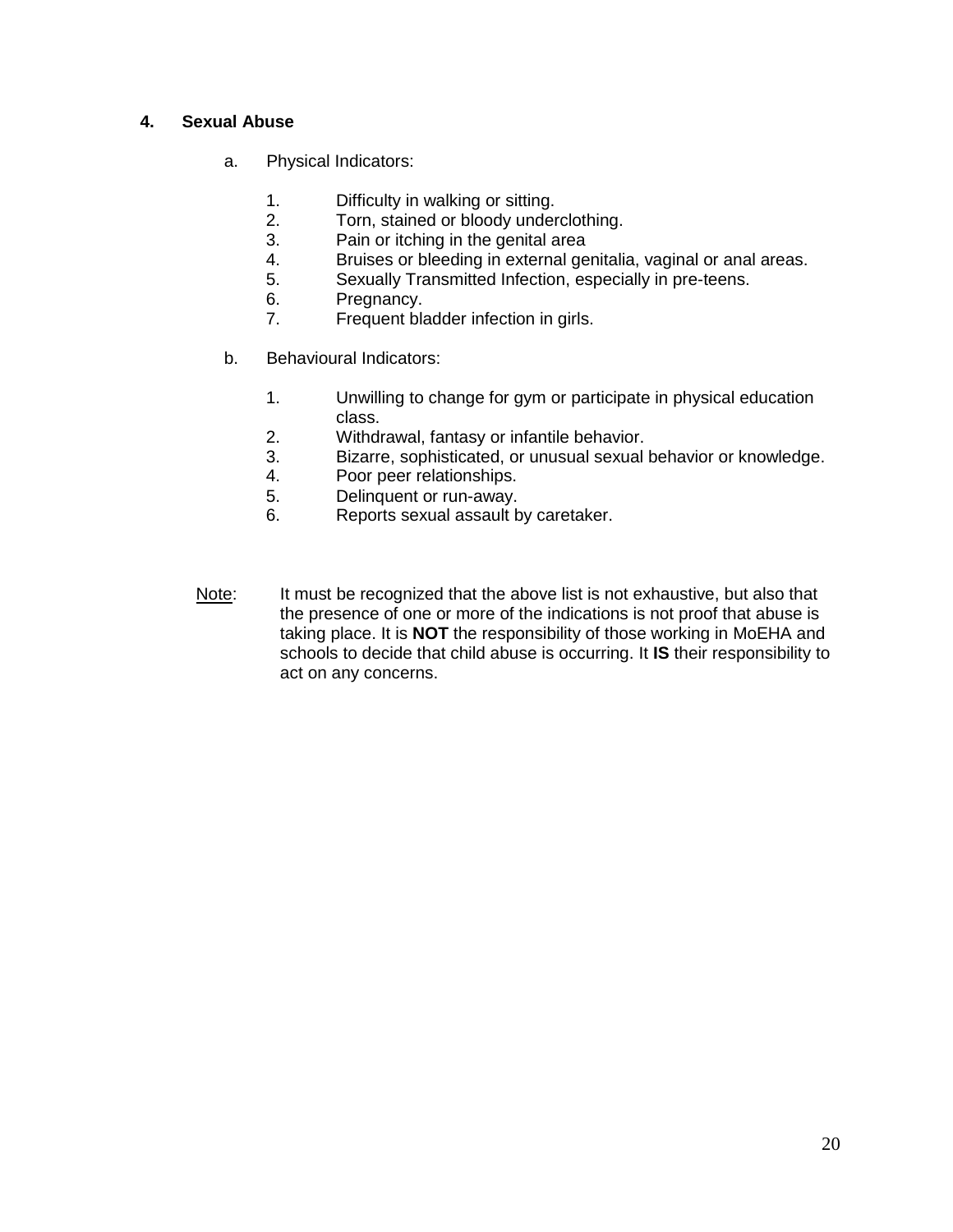#### **PROPOSED SCHOOLS CHILD PROTECTION POLICY DRAFT FLOW – CHART PART 1**